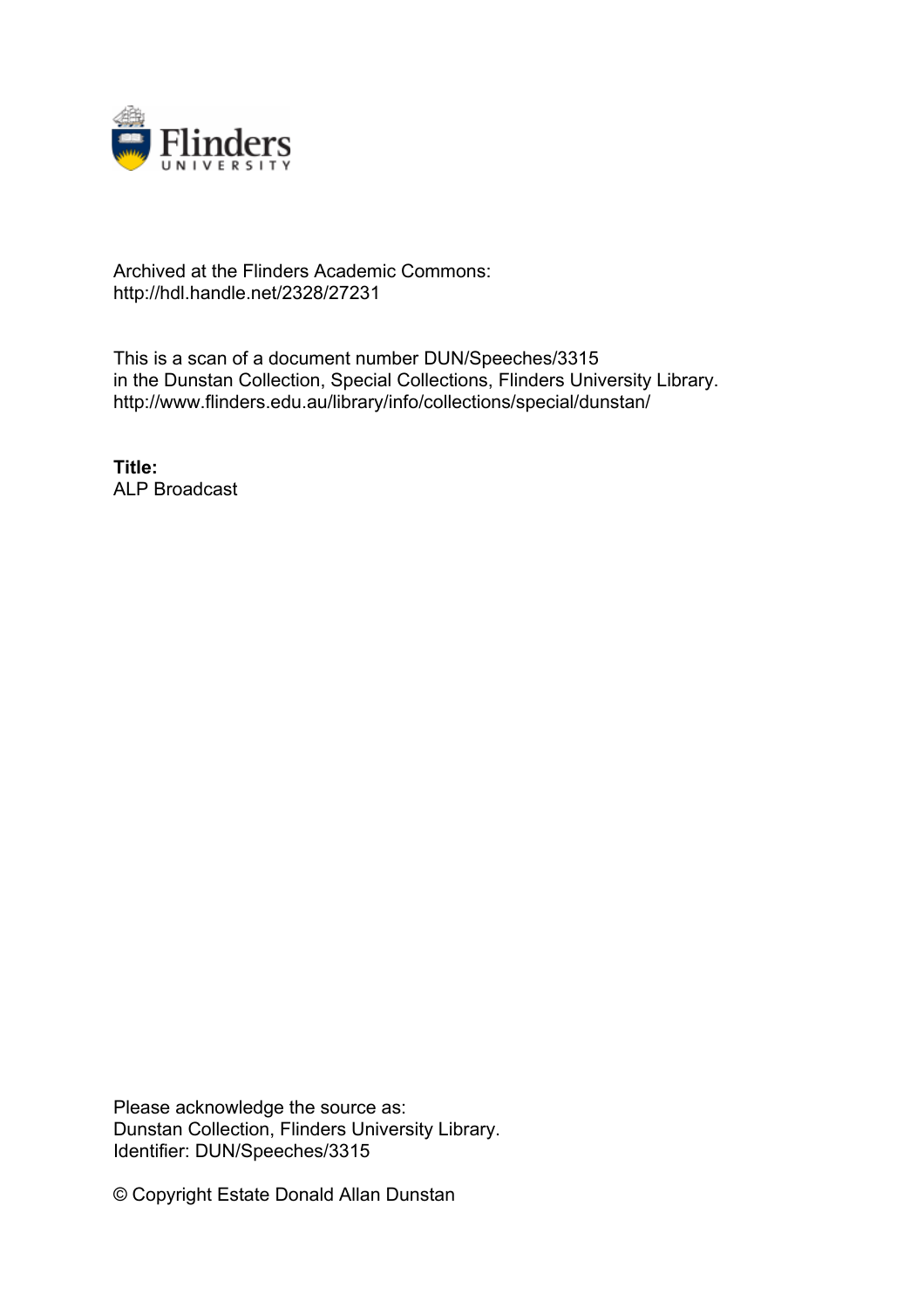Good Evening,

This will be the last broadcast in this series before Christmas and I would like to take this opportunity of wishing you all a Merry Xmas and a Happy New Year. And I think it is going to be a happy new year eventually.

The State elections will be held next March. The Premier is already showing himself to be desperately anxious to keep the campaign separate from the issues which are current on the Federal scene, the unemployment situation and the lack of any coherent and constructive policy on the part of the Liberals in contrast to Labor's detailed and specific proposals for recovery.

But he won't be able to  $-$  nor should he be able to. When the Menzies Government produced its credit squeeze following on the removal of import controls the Premier could not fail to notice the effect upon employment in this State  $-$  so he hastened to dissociate himself. He loudly claimed that his Government did not believe that unemployment was necessary to cure inflation or the balance of payments. How sincere was he? The test came at the time of the Federal Elections. Did Sir Thomas support any constructive alternative to the Menzies unemployment policy? He did not. Instead he did something he had never done before - he went out to lead a personal door-knocking campaign in the district of Hindmarsh to persuade the people there that they should vote for the very policie which he had sought to tell the public earlier he disagreed with. The door-knocking campaign was not an unqualified success. Advertised as a 1,000 man drive on Hindmarsh, the Liberal legions turned up all of forty strong to support the Premier's activities, and Mr. Clyde Cameron M.H.R. the Labor Federal Member for the district significantly increased his already, record majority on December, 9th.

The Premier has already proved himself over a long period a most willing instrument in the Liberal policy of redistributing wealth in the State - of taking from the poor to give to the rich.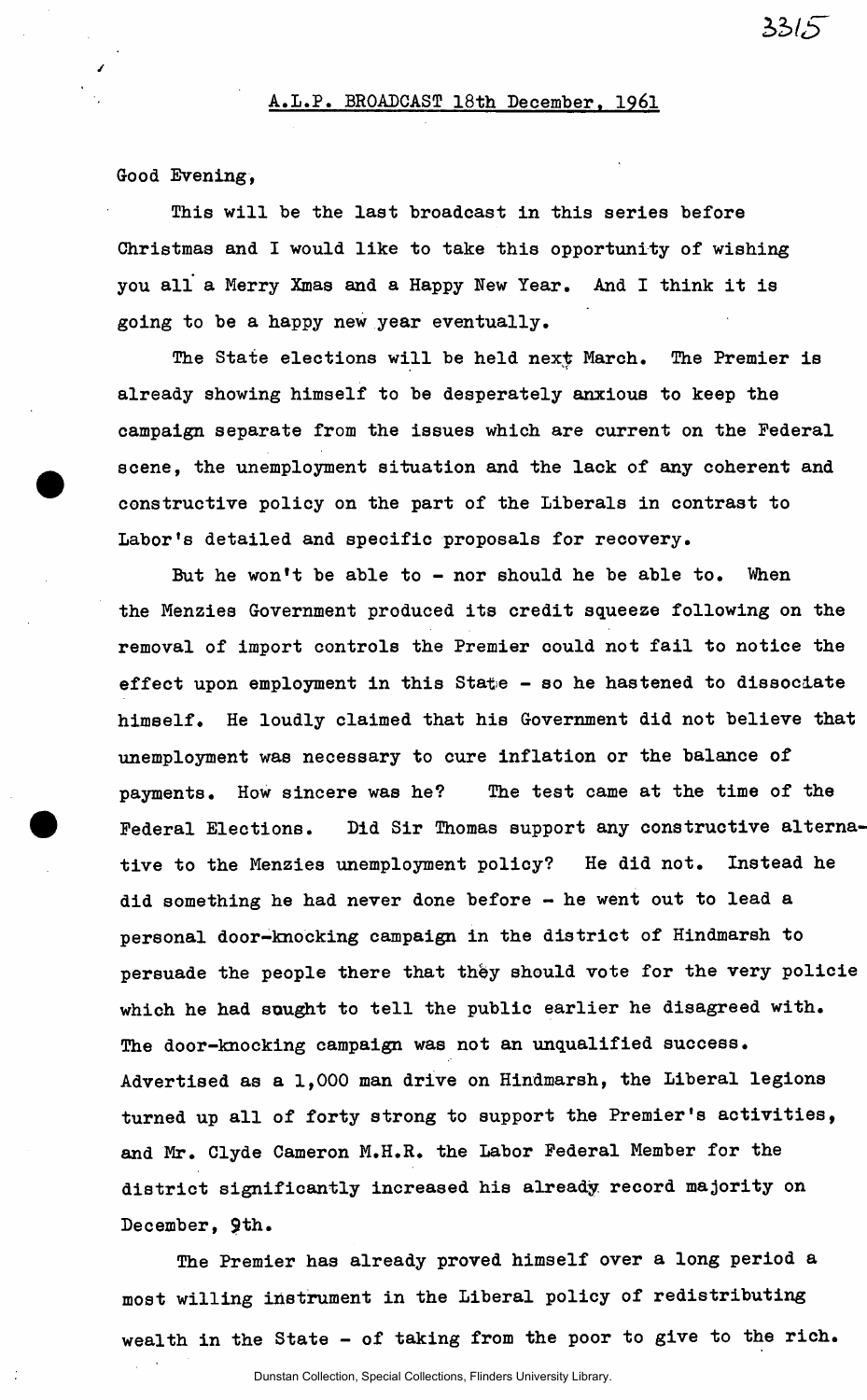He has always run the State's Social Services - health, hospitals, education, child welfare and public relief at the lowest level of any State in Australia. Consistently since the war on all of these heads he has spent less per head of population than any other State Premier, Labor or Liberal. At the same time he has raised less in State revenues per head - and the people who have had the advantage from this are the wealthy in this State and those who have suffered have been the wage earners, the poor and the sick.

His claim to support has been that he has been responsible for a great industrial development in South Australia - far outstripping in proportion the industrial development of other States. This is nonsense. It just hasn't happened, but unfortunately for Sir Thomas the fact that it was a myth was recently exposed by his own supporters. In a recent case before the Commonwealth Arbitration Commission the Employers' Federation produced index numbers based on the value of factory output and components used in every State according to the figures released by **the Commonwealth Statistician** and they **showed** that for the last ten years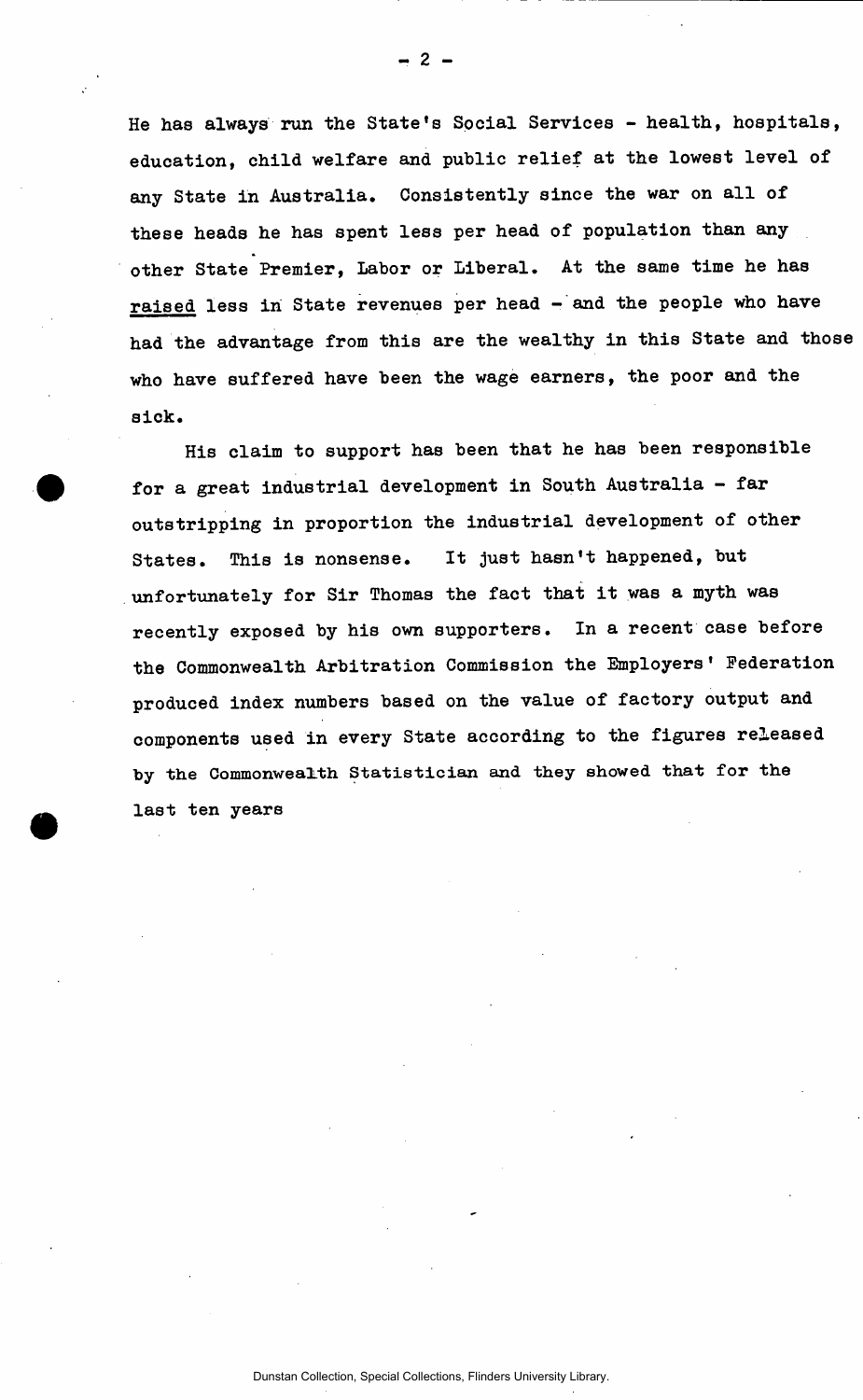## A.L.P. BROADCAST 18th December. 1961

Good Evening,

This will be the last broadcast in this series before Christmas and I would like to take this opportunity of wishing you all a Merry Xmas and a Happy New Year. And I think it is going to be a happy new year eventually.

The State elections will be held next March. The Premier is already showing himself to be desperately anxious to keep the campaign separate from the issues which are current on the Federal scene, the unemployment situation and the lack of any coherent and constructive policy on the part of the Liberals in contrast to Labor's detailed and specific proposals for recovery.

But he won't be able to - nor should he be able to. When the Menzies Government produced its credit squeeze following on the removal of import controls the Premier could not fail to notice the effect upon employment in this State - so he hastened to dissociate himself. He loudly claimed that his Government did not believe that unemployment was necessary to cure inflation or the balance of payments. How sincere was he? The test came at the time of the Federal Elections. Did Sir Thomas support any constructive alternative to the Menzies unemployment policy? He did not. Instead he did something he had never done before - he went out to lead a personal door-knocking campaign in the district of Hindmarsh to persuade the people there that they should vote for the very policie which he had sought to tell the public earlier he disagreed with. The door-knocking campaign was not an unqualified success. Advertised as a 1,000 man drive on Hindmarsh, the Liberal legions turned up all of forty strong to support the Premier's activities, and Mr. Clyde Cameron M.H.R. the Labor Federal Member for the district significantly increased his already record majority on December, 9th.

The Premier has already proved himself over a long period a most willing instrument in the Liberal policy of redistributing wealth in the State - of taking from the poor to give to the rich.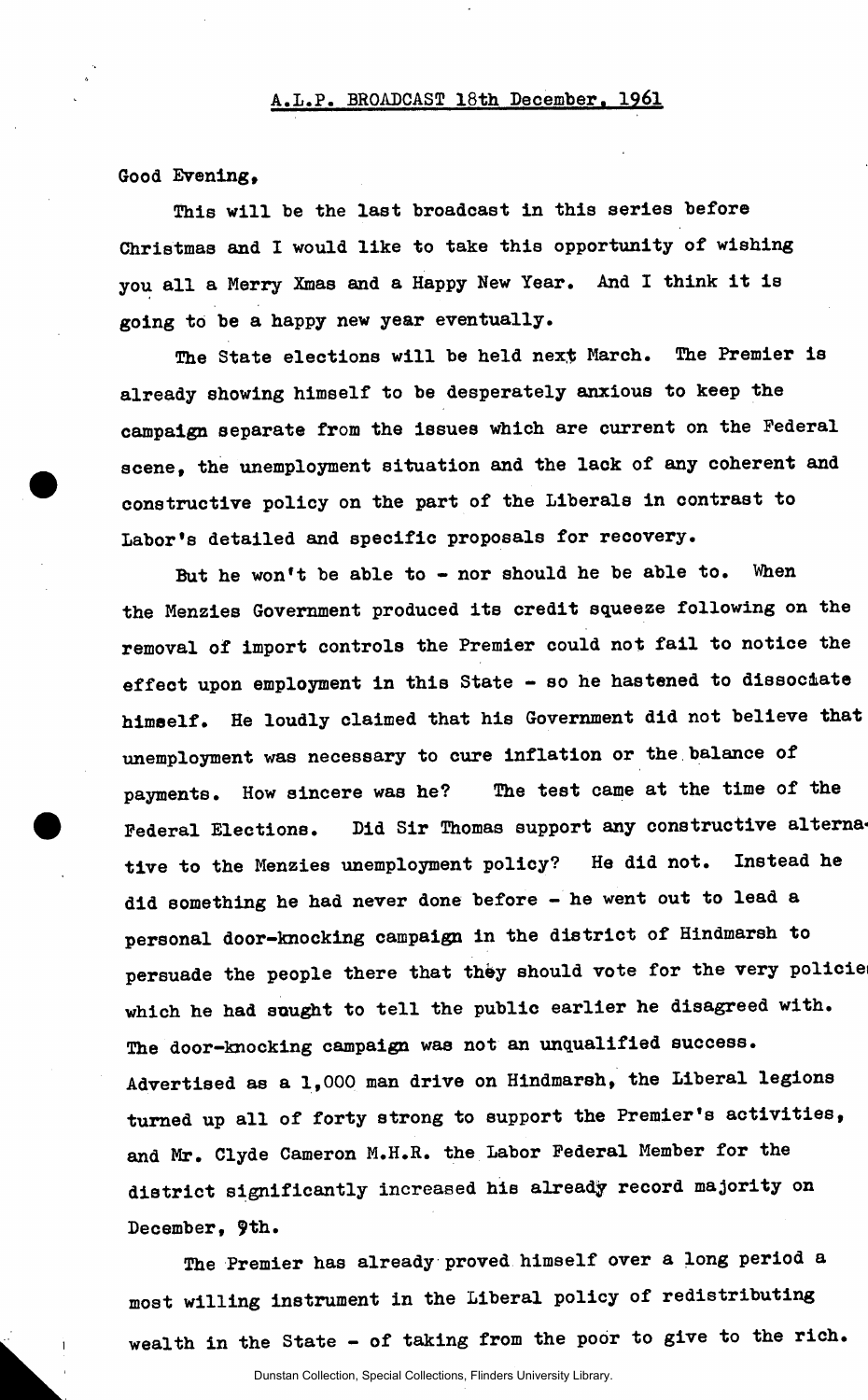He has always run the State's Social Services - health, hospitals, education, child welfare and public relief at the lowest level of any State in Australia. Consistently since the war on all of these heads he has spent less per head of population than any other State Premier, Labor or Liberal. At the same time he has raised less in State revenues per head - and the people who have had the advantage from this are the wealthy in this State and those who have suffered have been the wage earners, the poor and the sick.

His claim to support has been that he has been responsible for a great industrial development in South Australia - far outstripping in proportion the industrial development of other States. This is nonsense. It just hasn't happened, but unfortunately for Sir Thomas the faot that it was a myth was recently exposed by his own supporters. In a recent case before the Commonwealth Arbitration Commission the Employers' Federation produced index numbers based on the value of factory output and components used in every State according to the figures released by the Commonwealth Statistician and they showed that for the last ten years

- 2 -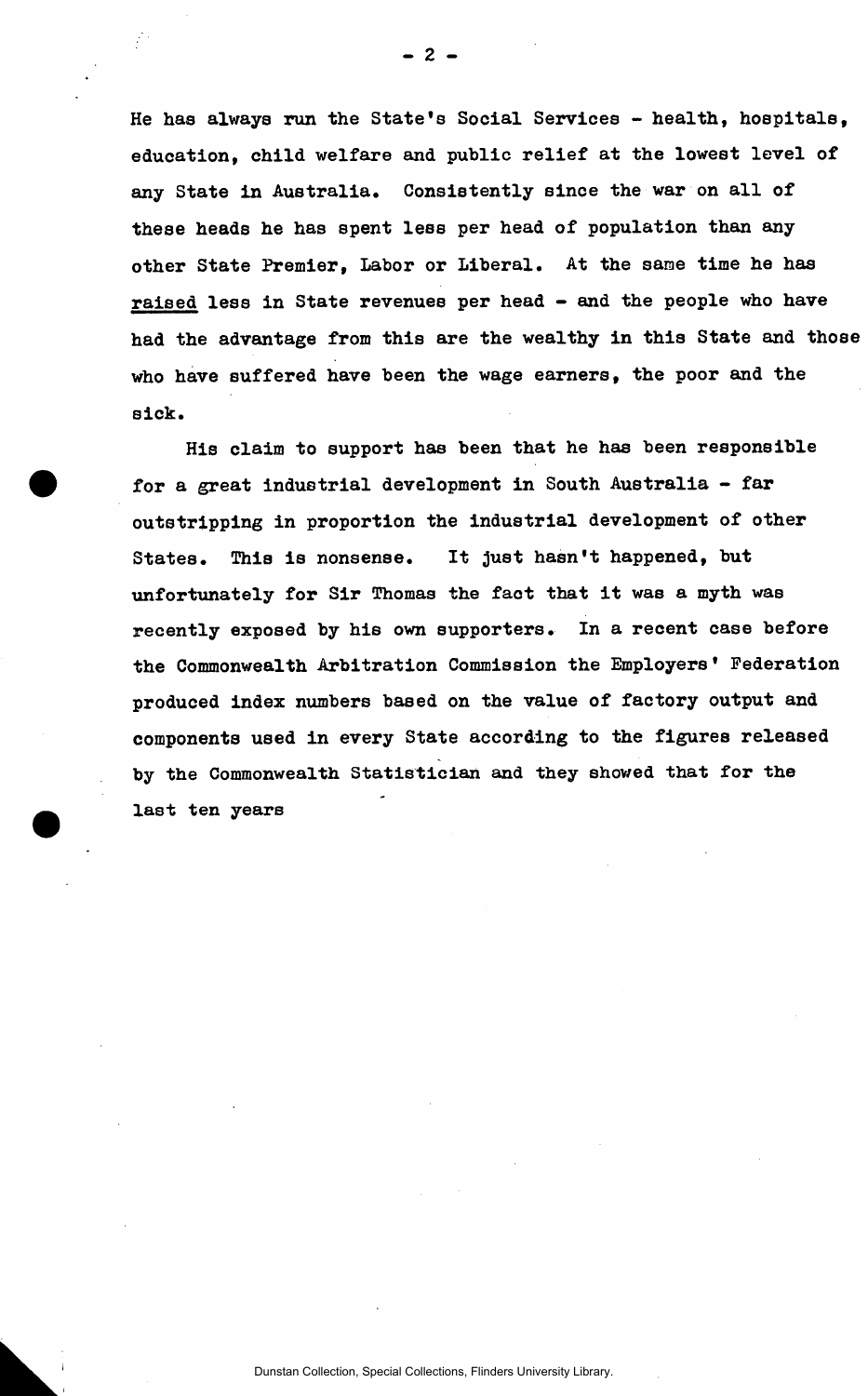Good Evening,

This will be the last broadcast in this series before Christmas and I would like to take this opportunity of wishing you all a Kerry Xmas and a Happy Hew Year, And I think it is going to be a happy new year eventually.

The State elections will be held next March. The Premier is already showing himself to be desperately anxious to keep the campaign separate from the issues which are current on the Federal scene, the unemployment situation and the lack of any coherent and constructive policy on the part of the Liberals in contrast to Labor's detailed and specific proposals for recovery.

But he won't be able to  $-$  nor should he be able to. When the Menzies Government produced its credit squeeze following on the removal of Import controls the Premier could not fail to notice the effect upon employment in this State - so he hastened to dissociate himself. He loudly claimed that his Government did not believe that unemployment was necessary to cure inflation or the balance of payments. How sincere was he? The test came at the time of the Federal Elections. Did Sir Thomas support any constructive alternative to the Henzies unemployment policy? He did not. Instead he did something he had never done before - he went out to lead a personal door-knocking campaign in the district of Hindmarsh to persuade the people there that they should vote for the very policies which he had sought to tell the public earlier he disagreed with. The door-knocking campaign was not an unqualified success. Advertised as a 1,000 man drive on Hindmarsh, the Liberal legions turned up all of forty strong to support the Premier's activities, and Mr. Clyde Cameron M.H.R. the Labor Federal Member for the district significantly increased hie already record majority on Decembor, 9th.

The Premier has already proved himself over a long period G most willing instrument in the Liberal policy of redistributing wealth in the State - of taking from the poor to give to the rich.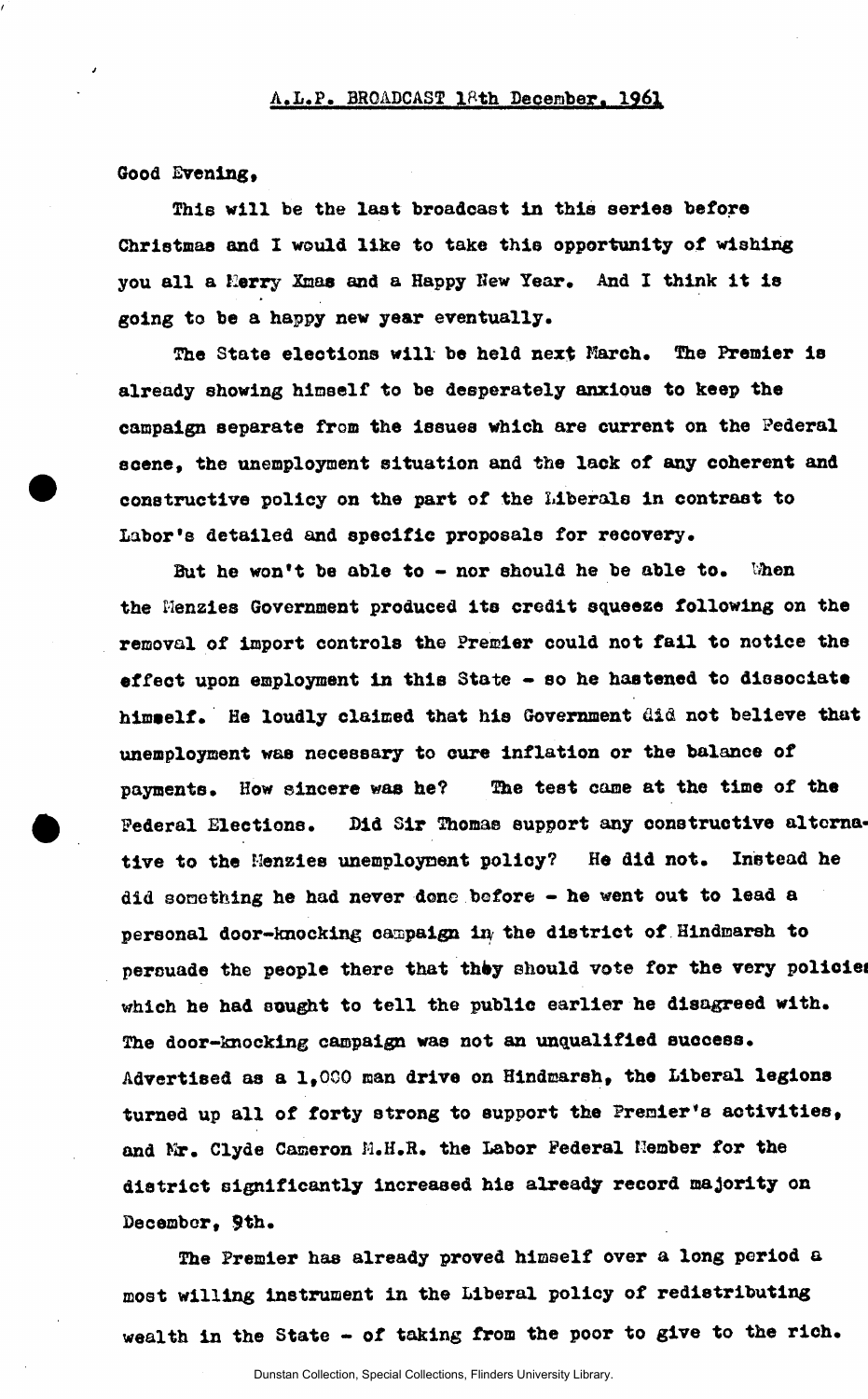He has always run the State's Social Services - health, hospitals, education, child welfare and public relief at the lowest level of any State in Australia. Consistently since the war on all of these heads he has spent less per head of population than any other State Premier, Labor or Liberal. At the same time he has raised less in State revenues per head - and the people who have had the advantage from this are the wealthy in this State and those who have suffered have been the wage earners, the poor and the eick.

His claim to support has been that he has been responsible for a great industrial development in South Australia - far outetripping in proportion the industrial development of other States. This is nonsense. It just hasn't happened, but unfortunately for Sir Thomas the fact that it was a nyth was recently exposed by his own supporters. In a recent case before the Connonwealth Arbitration Compission the Enployers' Federation produced indox numbers based on the value of factory output and components used in every State according to the figures released by the Conmonwealth Statistician aad they showed that for tho laot ten years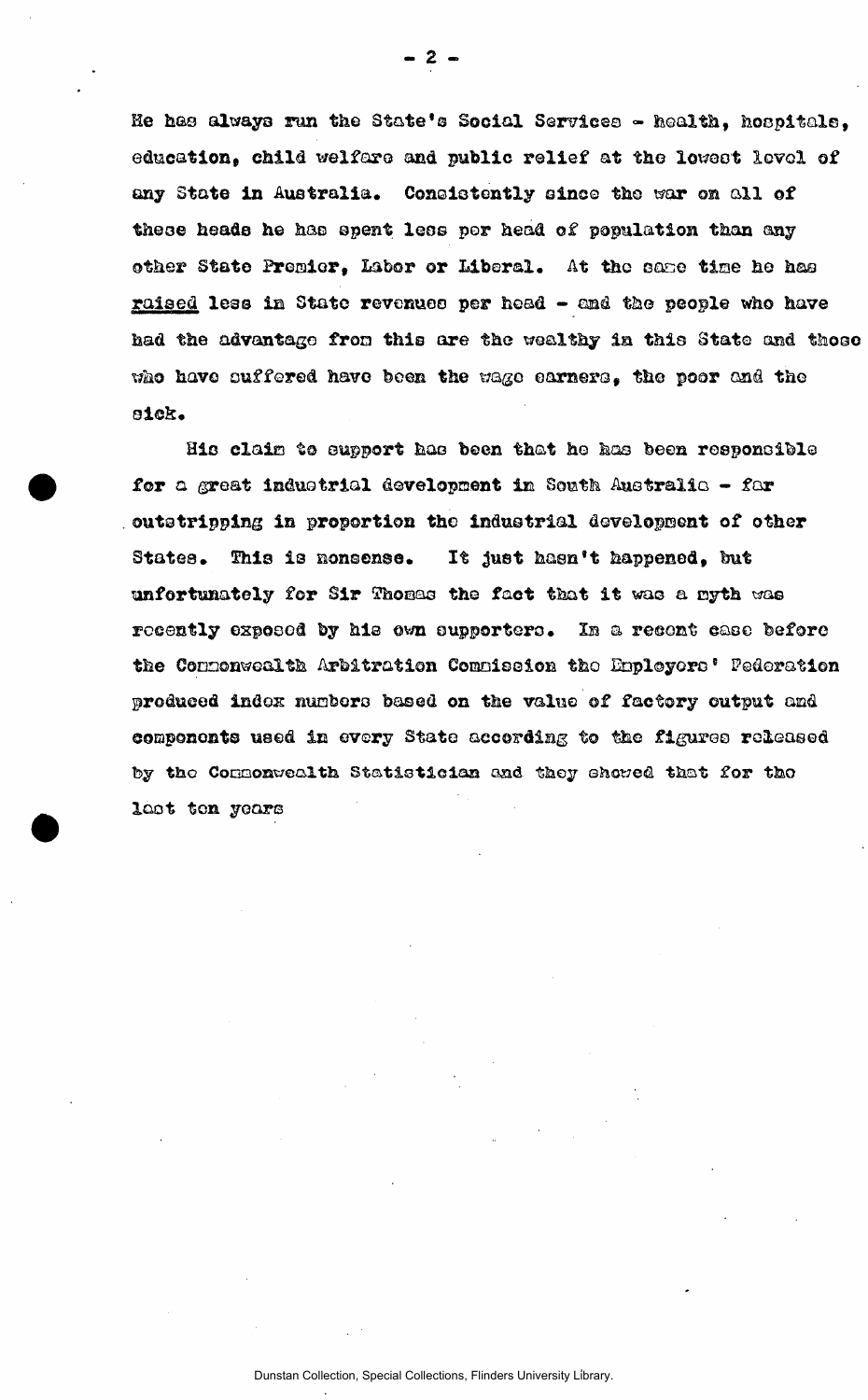Good Evening,

This will be the last broadcast in this series before Christmas and I would like to take this opportunity of wishing you all a Merry Xmas and a Happy New Year. And I think it is going to be a happy new year eventually.

The State elections will be held next March. The Premier is already showing himself to be desperately anxious to keep the campaign separate from the issues which are current on the Federal scene, the unemployment situation and the lack of any coherent and constructive policy on the part of the Liberals in contrast to Labor's detailed and specific proposals for recovery.

But he won't be able to - nor should he be able to. When the Menzies Government produced its credit squeeze following on the removal of import controls the Premier could not fail to notice the effect upon employment in this State - so he hastened to dissociate himself. He loudly claimed that his Government did not believe that unemployment was necessary to cure Inflation or the balance of payments. How sincere was he? The test came at the time of the Federal Elections. Did Sir Thomas support any constructive alternative to the Henzies unemployment policy? He did not. Instead he did something he had never done before - he went out to lead a personal door-knocking campaign in the district of Hindmarsh to persuade the people there that they should vote for the very policies which he had sought to tell the public earlier he disagreed with. The door-knocking campaign was not an unqualified sucoess. Advertised as a 1,000 man drive on Hindmarsh, the Liberal legions turned up all of forty strong to support the Premier's activities, and Mr. Clyde Cameron M.H.R. the Labor Federal Member for the district significantly increased his already record majority on December, 9th.

The Premier has already proved himself over a long period a most willing instrument in the Liberal policy of redistributing wealth in the State - of taking from the poor to give to the rich.